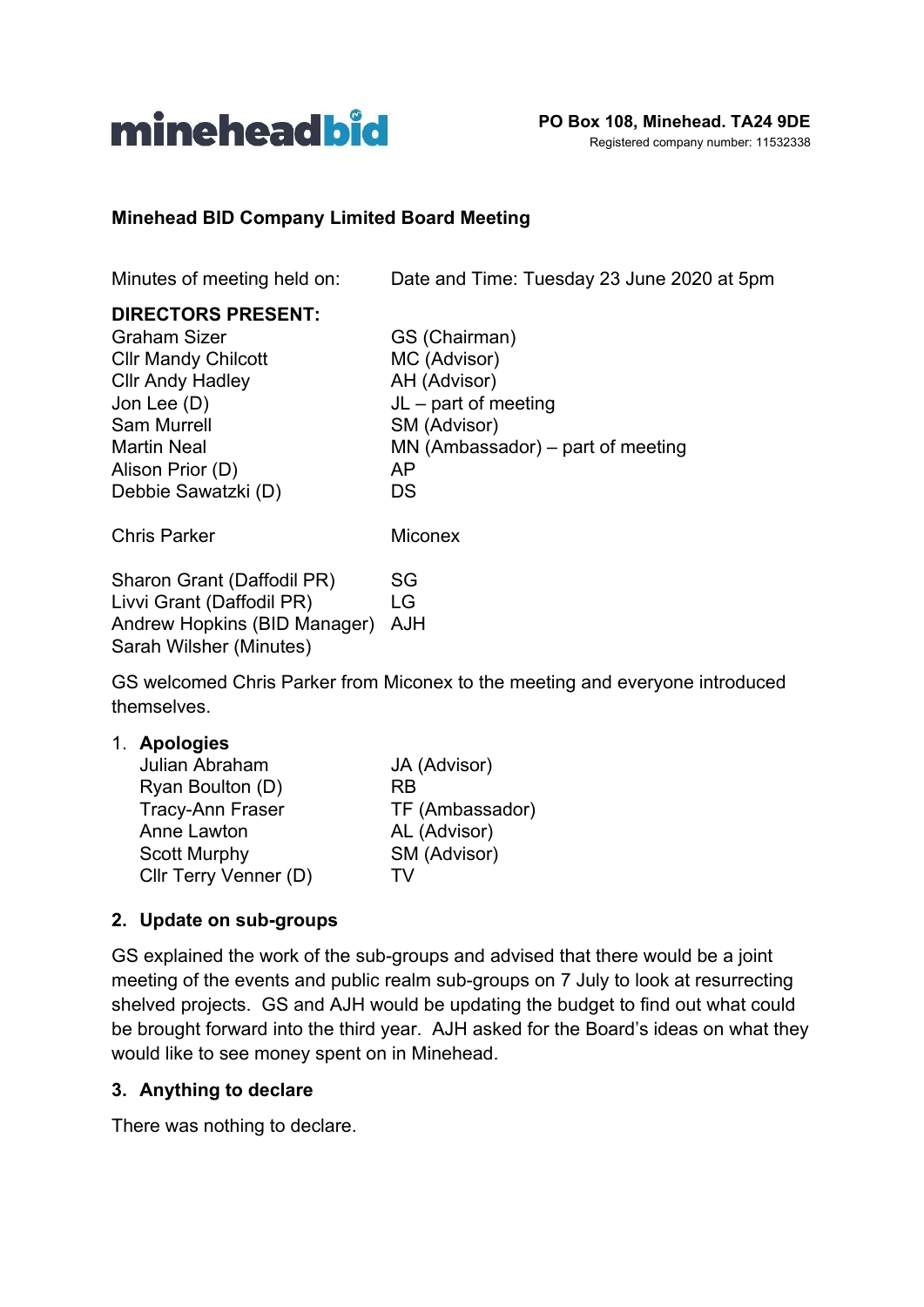# 4. **Matters arising from previous meeting held on 9 June 2020** *Invoicing situation for year 3 and bad-debt provision*

AJH reported that a joint press release had been agreed with SWT yesterday and this would go out next week with the letters to BID members regarding the AGM and the letter explaining the postponement of the issuing of the BID levy invoices until September 2020.

MC referred to the discussion at the last meeting regarding the option of paying the BID levy in instalments and that this had concluded with the agreement that the instalment option should be open to all BID levy members irrespective of size. However, this did not seem to be reflected in the minutes. AJH advised that the vote had been *JL proposed and TV seconded that the principle of offering instalments over a three month period be accepted. The proposal was AGREED.* This decision did not discriminate between BID levy payers. The offer of instalments over a threemonth period would be given to all levy payers.

## **Adoption of minutes of the previous meeting**

AP proposed and DS seconded that the minutes of 25 May 2020 were an accurate record of the meeting. The proposal was AGREED.

## 5. **Marketing/Social Media Update**

SG and LG reported that the social media was going well. They were focussing on Facebook and Instagram and relayed data gained from when they had begun:

Facebook:

- Page views: 517 (increase of 94%)
- Page previews: 41 (increase of 156%)
- Page likes: 130 (increase of 73%)
- Post reach: 27,185 (increase of 28%)
- Post engagement: 10,461 (increase of 93%)
- Page followers: 145 (increase of 96%)

Instagram:

- 33 new followers in the past week
- 531 accounts reached in the past week
- Audience: 4.1% in Minehead, 16% in Taunton
- Highest Engagement:
	- o Monday Friday between 6pm and 9pm
	- o Saturday 12noon and 9pm
	- o Sunday 9am and 9pm

They had commissioned drone footage of the town centre, parks and harbour, the seafront and golf course.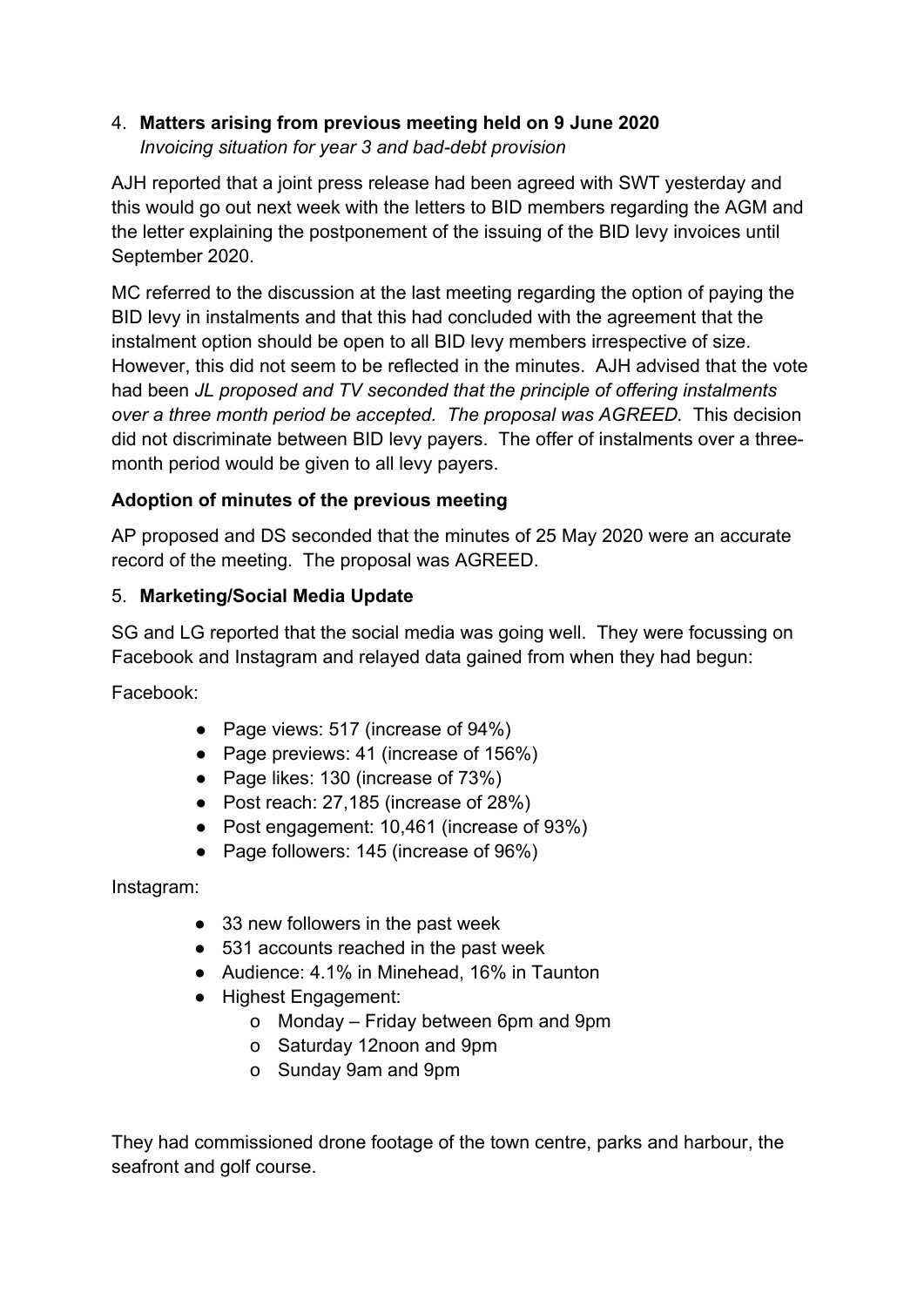The main Minehead pages on the Visit Somerset website had been updated and the sub-pages had been done, but not uploaded. They would be talking to Visit Somerset about this.

In order to entice day visitors to Minehead they were looking at advertising in the Somerset County Gazette, North Devon Gazette and Bridgwater Mercury. They had also spoken to Marcus Kravis about using poster sites on his premises in Minehead, where they could put up posters directing people to the shops. An A0 poster would cost £32.

Billboard prices were cheaper than advertising with the Somerset County Gazette. It cost £150 +VAT for one month including the poster and fixing it to the billboard. The billboard at East Reach would be available in a couple of weeks' time. DS thought that when WSR was up and running again fingerposts from the station directing people to the town would be a good idea.

AP advised that she often gets asked for directions to the town centre and felt a map showing the different shops would be a good idea. Also it could include a tidal clock to encourage people to go shopping when the tide was in.

JJ asked whether the maps within the town could be updated with businesses listed by type of business as this would help shoppers more easily find the goods/services they were looking for. GS explained that the existing maps were too cluttered and AP suggested an index on the side of the map, which would prevent the map getting too cluttered. This was thought to be a good idea.

AJH added that the search capability on the website would enable shoppers to search by business type. However, JJ expressed the wish to reach those people who did not use the internet, it was agreed this would be looked at.

## 6. **Minehead Gift Card – presentation from Chris Parker of Miconex**

Chris Parker talked to slides, as follows:

- The gift card was in operation throughout the UK and was entering the USA.
- Gift cards locked in spend, drove footfall and stimulated economic activity.
- 50 cities and towns were working with Miconex to introduce the gift card scheme.
- It could be used in a selected number of shops, such as the local independents.
- It could be used for gifts.
- The gift card market brought in £6billion pa.
- An increasing amount of money was being spent online and leaking from the local economy. Gift cards ensured money was locked into the local economy.
- It could be publicised on social media channels.
- The gift card scheme used Mastercard and a closed loop solution so it could only be spent in participating businesses.
- It took only a few minutes to set up a business.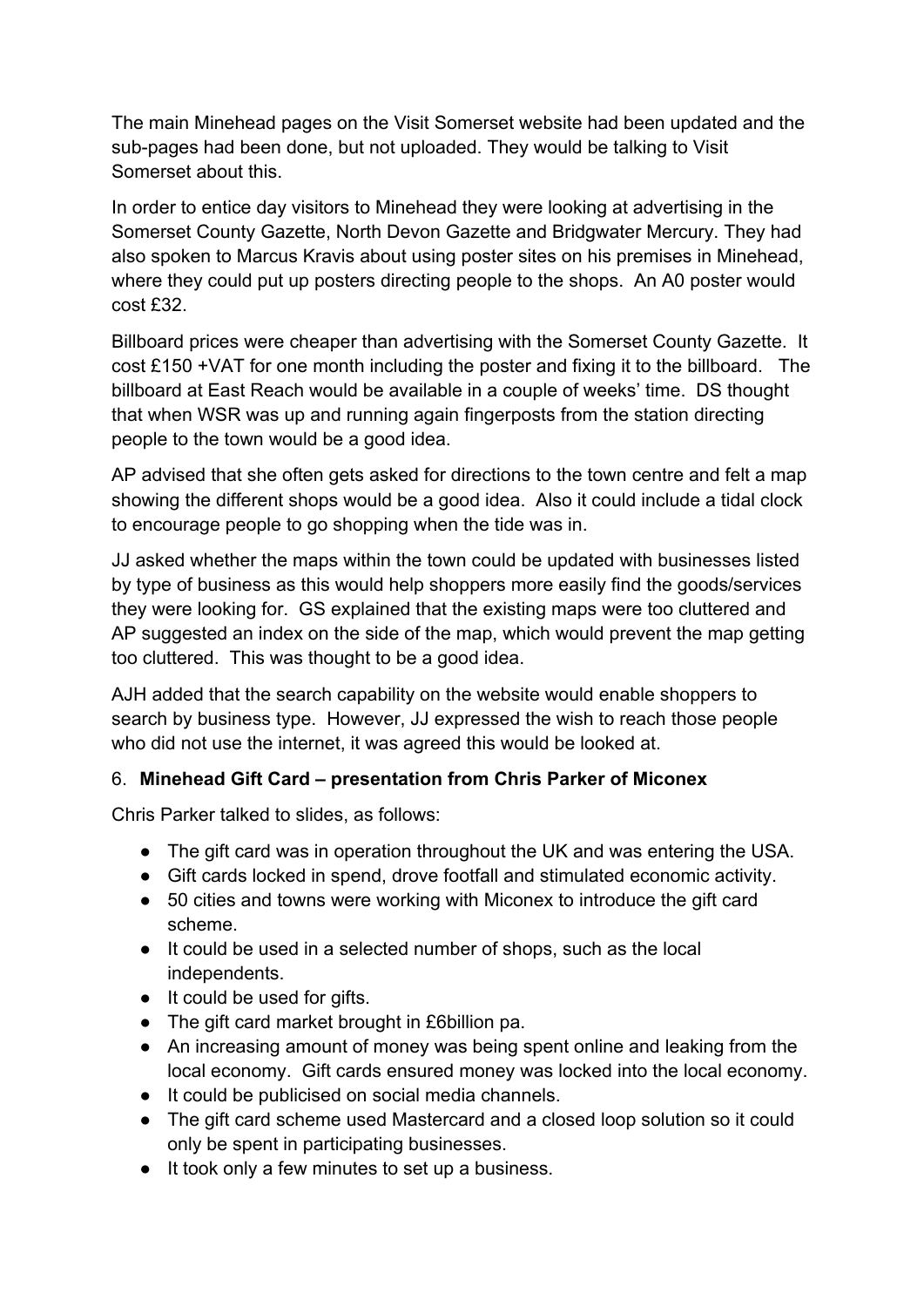- Businesses could join and leave the scheme as they wished.
- On average gift card schemes had 80 to 100 businesses on board, ranging from 30 with the smaller schemes to 900 with the largest schemes.
- Businesses received the full card value plus any additional money that the customer wished to spend.
- Miconex handle all the fulfilment. The customer goes online and decides how much they wish to put on the card and Miconex sends the card out in the post to the customer. When the customer uses the card to make a purchase the card is swiped through the card terminal like a Mastercard. The card could be used at multiple locations or a single location, as the customer preferred.
- Consumers explored more when they had a gift card and spend on average 35% to 65% more than the value of the gift card.

The set-up package cost £7,000 (£1,000 less due to Covid-19) if set up for September 2020. The package included:

- Technical implementation
- Syncing businesses to the programme
- User guide
- Training
- Marketing materials (window stickers/promotional props)
- Draft promotional plan
- Ongoing support
- Programme licence
- Hosting and support
- Data tracking fees
- Customer service for consumers and businesses (email support from Monday to Friday, 9am to 5pm)
- Account management single point of contact

The cards cost £2,500. They required the same level of security and quality as Mastercard.

There was a three-year contract period.

A monthly fee of £350 also applied.

There were no bank account fees for the BID. Miconex did the reporting and the banking.

Miconex would bill the BID for 5% of the value of everything sold.

After the presentation, there were questions and answers and further clarification on how the gift card worked.

GS asked for the name of the smallest settlement Miconex worked with. CP advised that it was Aran Island. GS asked if Miconex encouraged new businesses. CP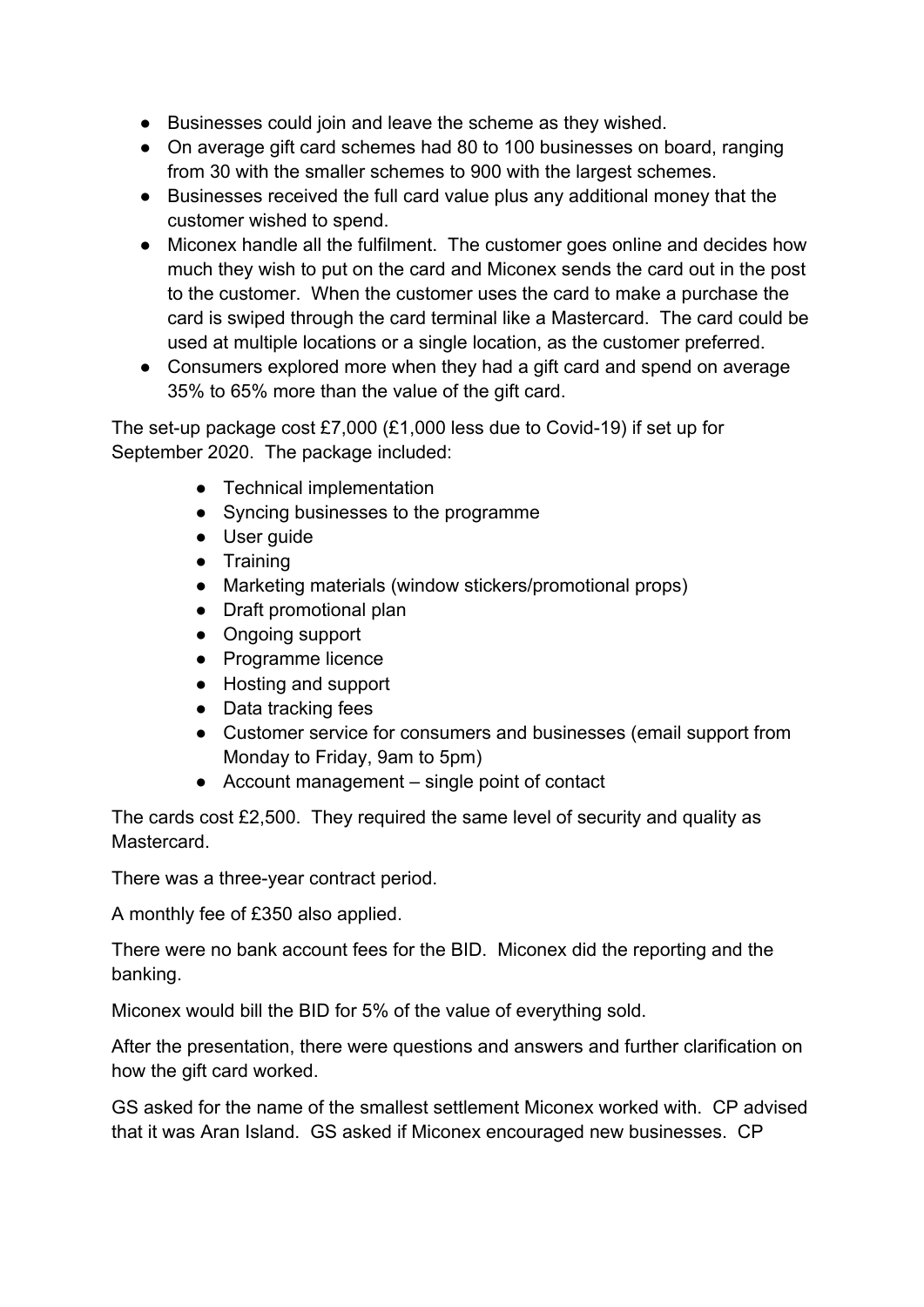clarified that Miconex provided the service via a contract, but the marketing of the gift card was down to the BID.

The Board asked if there was an alternative way to buy a gift card other than online. CP advised that at the present time the sale of cards was managed by Miconex online, however, by Christmas 2020 they would be introducing 'Grab and Load'. This allowed consumers to pick up a gift card from a shop and load it with their desired monetary value either online or via telephone sales at home. A gift card with a value could not be bought from a shop.

There was no defined amount on the gift card (eg £10, £20, £30) as people were often happy to spend more.

CP advised that it was found that within a 25 mile radius of a location with a gift card scheme, 75% was spent within the radius and 25% was spent outside the radius.

AP said that no research had been undertaken by the BID to find out how many businesses would like to be part of a gift card scheme. She thought it was poor value for money. CP agreed to provide a list of BIDS/towns who used the Miconex gift card scheme.

JJ said that more clarity was needed on the costs involved and JL asked for data on towns of a similar size to Minehead who used the gift card. CP agreed to send case studies, particularly of seaside towns similar to Minehead. Enniskillen was probably a similar size, but the popularity of the gift card came down to how well the card was marketed. If a lot of effort was put in a similar level of income could be achieved as for a larger town/city.

At this point CP left the meeting and there was a general discussion, as follows:

MN said that it seemed really expensive and complicated and wondered how much it would cost to join the Post Office gift card scheme instead which was well established.

AP said that there was need to ask BID members if they wanted a gift card and GS agreed that this could be done. DS suggested asking businesses the question on the Minehead Chat Facebook page as this was used by a lot of businesses.

JL stated that more information was needed before any decision could be made and felt that it needed to be successful for the town overall. MC thought it would suit some businesses (eg, those selling beauty products and jewellery) more than other businesses (eg, furniture shops).

AJH put forward that the gift card scheme could include all businesses within the town not just BID members as this could increase its popularity and usability. However, AH reminded the Board that any money from the BID spent on this scheme should only be for the benefit of BID members as BID levy money would be used to set up and maintain the scheme.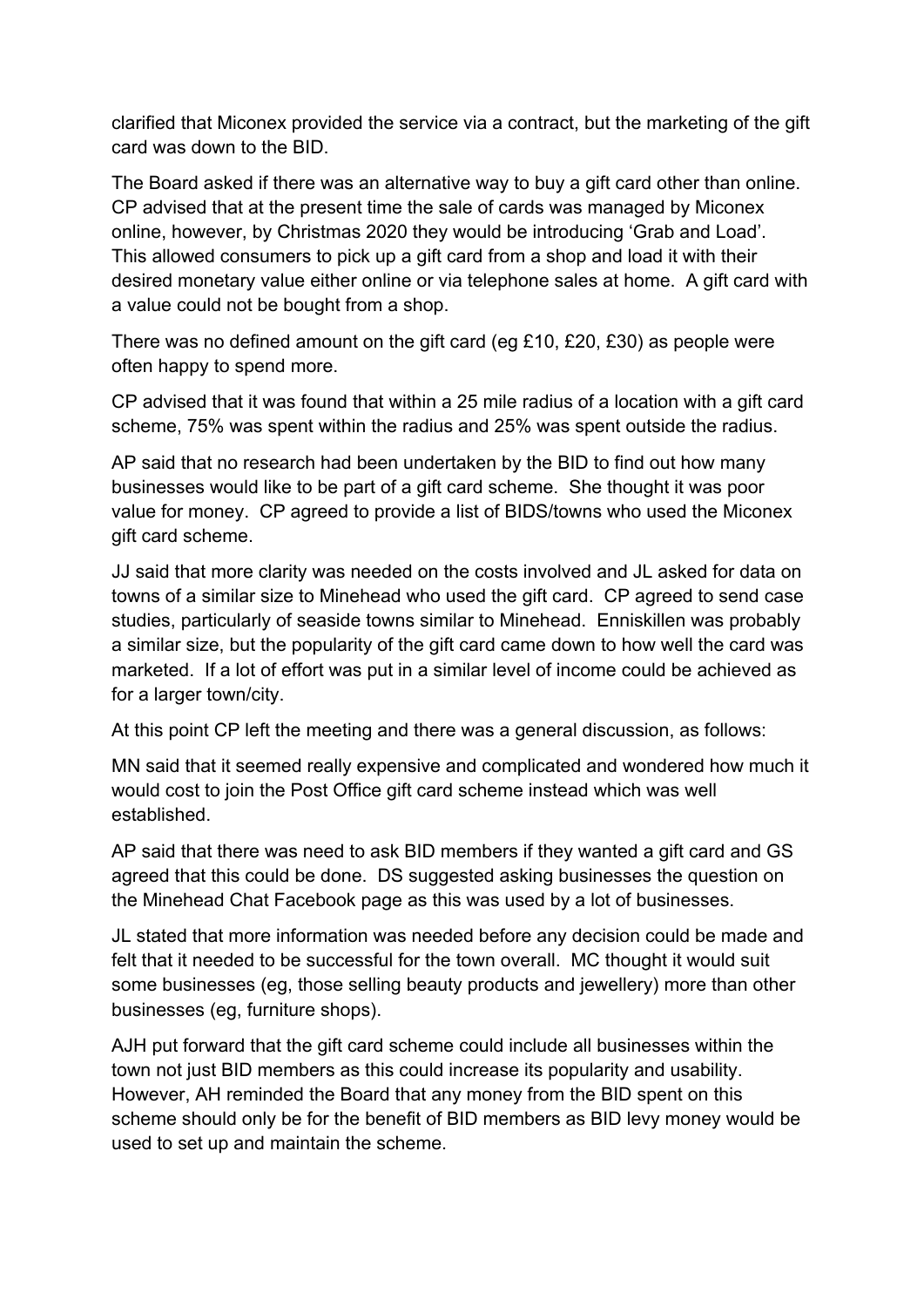AJH asked the meeting not to see the gift card as a stand-alone operation but as part of a wider recovery package.

GS reported that the gift card could be decided at a later meeting once CP had sent the further information requested and this had been fully considered.

## 7. **Update on activity since the last meeting**

AJH reported the following:

- a) There had been a re-opening of shops from 15 June and signage had gone in around the town, seafront, harbour and in Alcombe.
- b) A refreshed Minehead BID website had gone live.
- c) The shops directory would be published in Word Gets Around in two weeks' time.
- d) He had been liaising with Iocal MP, Ian Liddell-Grainger, the manager of Butlins, WSR, Directors at SWT and was in regular contact with other BID managers through ATCM and the SW BIDs group.
- e) GS, AJH and Cllr Andy Kingston-James of Minehead Town Council sat on the Reopening High Streets Task Force which had been set up by SWT.

AH asked whether empty premises could be advertised on the website and AJH advised that this could be done. It was noted that Holloway Street had a number of empty units at this time.

### 8. **Open discussion**

AJH asked for feedback on the signage, the removal of parking along one side of The Parade and the re-location of the fish van (part of the Farmers Market) in to Wellington Square.

DS advised that walking in the parking area was working. SG and LG had spoken to the fish van and the other Friday Market traders. Customers were finding the position of the van and stalls positive as it enabled social distancing. SG and LG admired the signage; they felt it was amazing, consistent, smart and welcoming, a subtle change to the bold colours being employed by other towns.

JL agreed that the subtle message and colour of the signage was working and welcoming. He noted that the town was not very busy now but this would change as more shops opened.

Wellington had been quieter this week than last week and this was probably true of Minehead and elsewhere as last week's re-opening had led to an initial burst of curiosity.

GS reported that the Springboard footfall monitor had shown an increase in footfall and this data could be compared with other towns' data.

AP stated that everyone she saw had been keeping their distance. She suggested that breaks in the barriers along The Parade be made to allow people to cross the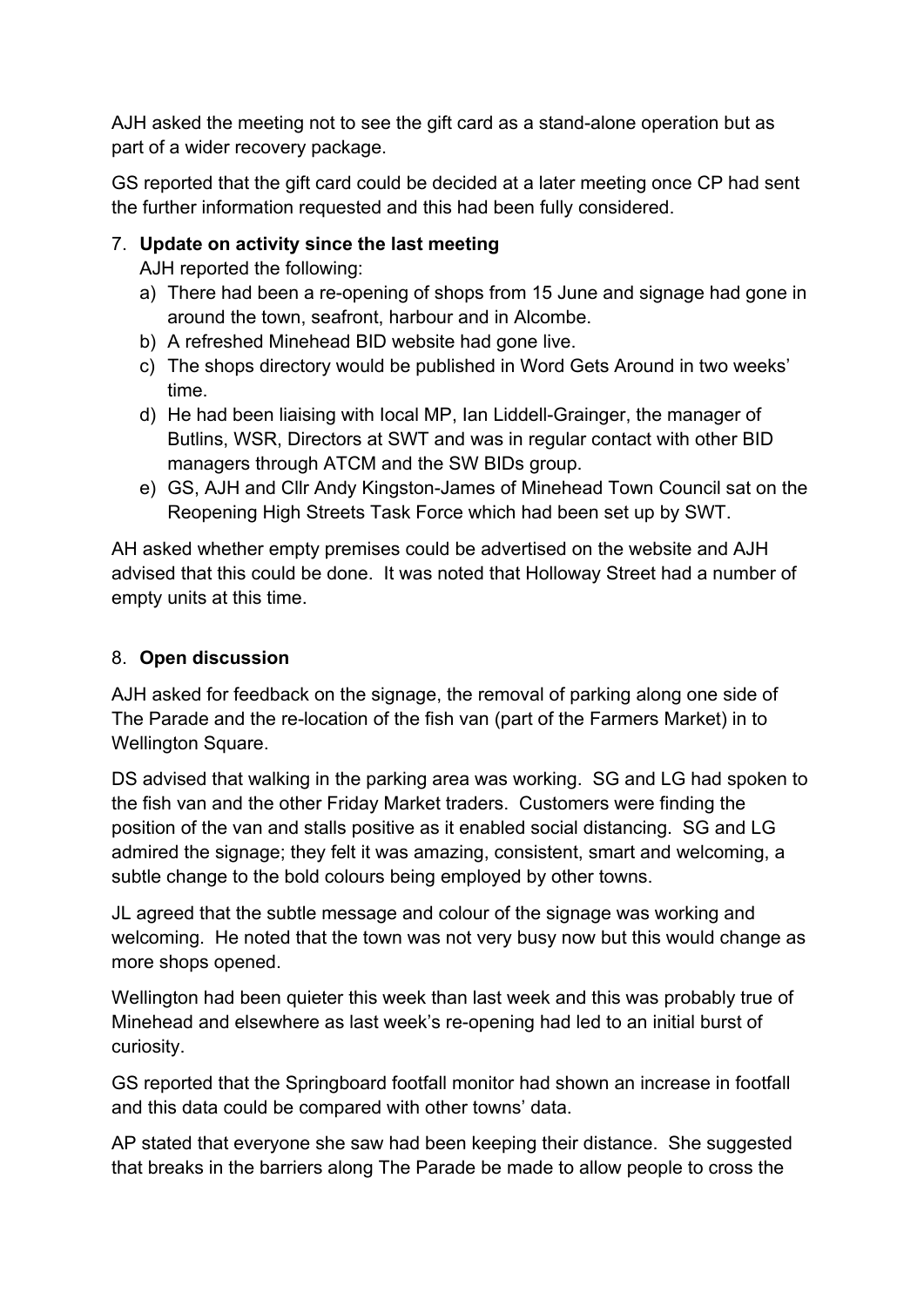road more easily. MN suggested that wheelchair ramps were needed in the breaks between the barriers. AJH said that he would feed both comments back to the site meeting he would be attending on Thursday.

AJH reported that signs would be displayed on 24 June to direct people to the car parks for free car parking. It was, however, thought that the free parking in SWT car parks would finish at the end of July 2020. AJH wondered whether, in order to increase footfall, the BID should consider subsidising car parking charges in order to continue free parking in certain car parks for longer.

JJ reported that scaffolding and plant relating to the works to the Regal Theatre roof and the cinema were taking over disabled car parking spaces in Summerland Road car park. JJ agreed to take photos and send them to AJH.

## **ACTION: JJ to take photos of the scaffolding and plant in Summerland Road car park and send them to AJH.**

AJH reported that Butlins were due to make an announcement in the near future and the West Somerset Railway did not think that the railway would be able to run a full service this Summer.

Bunting would be hung in the town next week. The Monster Hero Safari would be launched on 4 July. The app could be downloaded onto a mobile phone and ten monsters would appear in windows of different venues throughout the town. Monster Hero Safari would be taking place in 100 places throughout the UK.

Full guidance was awaited following the relaxed measures announced in the Ministerial briefing earlier today, which would affect the hospitality and health and beauty sectors. Extra pavement tabling was required for cafes; this would depend on SWT's licensing stance.

MC advised that she had met with the owner of the cinema. The building had been gutted inside, but he was in a difficult situation with no funding or support. His other cinemas were closed so he was not receiving any income from them.

SM advised that she had passed on AJH's details to the Chair of MATA (Minehead Amateur Theatrical Association) regarding the use of the Regal Theatre's box office display space.

AJH reported that SWT were hoping to go live with the Shopappy campaign next week. They were looking to speed up the normal procurement process and legalities. This would operate in Minehead, Taunton and Wellington.

Minehead Town Council were to open up more toilets next week and were awaiting hand sanitiser gels. This would include the toilets in Summerland Road car park, Blenheim Gardens, Quay West and those on the seafront towards Butlins. The toilets by the Arkade, which were operated by Marcus Kravis, would come into use when the Arkade re-opened and likewise with the toilet at the Jubilee Gardens Café.